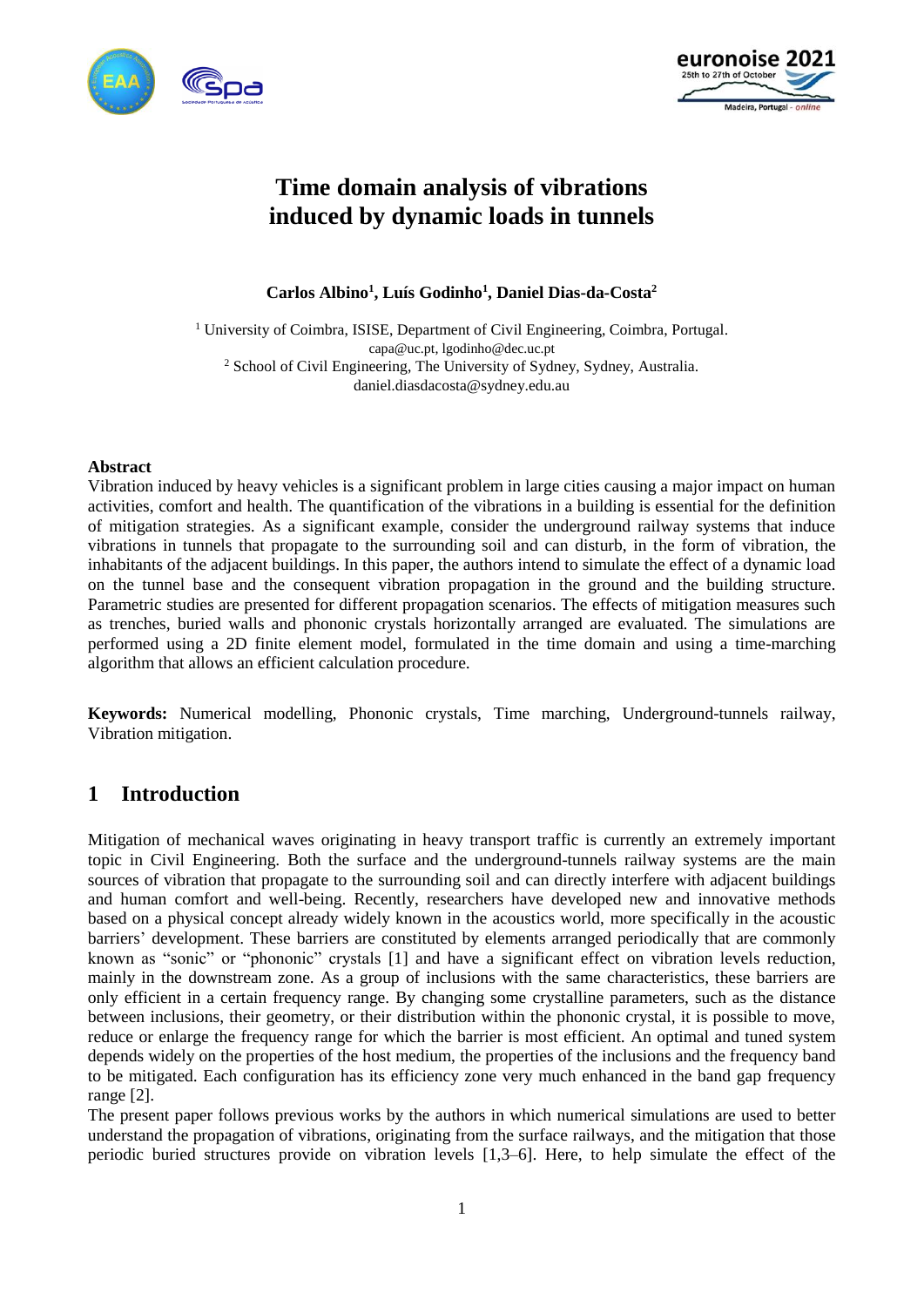

inclusion of those periodic structures, an innovative time marching algorithm supported by the 2D finite element method was used [7].

#### **2 Wave propagation**

In a solid material excited by mechanical impulses, three important types of waves are generated. The compression waves (P) are those with the highest propagation velocity, defined by equation (1) (*E*,  $\nu$  and  $\rho$ being the Young's modulus, Poisson's ratio and density). Those are longitudinal waves causing displacements in the medium, parallel to the direction of the wave. The shear waves (S) are transverse waves causing displacements in the medium, and they are perpendicular to the direction of the propagation. These waves are slower than P waves and their speed is defined by equation (2). The surface waves are the slowest. For its low frequency, long duration, and large amplitude these can usually be the most destructive. There are several types of surface wave (such as Rayleigh and Love). For the Rayleigh (R) waves, which propagate along the surface, their velocity is approximately that defined in equation (3). These waves cause elliptical orbit displacements in the medium particles and their amplitude decreases rapidly with depth.

$$
v_p = \sqrt{\frac{E(1-v)}{\rho(1+v)(1-2v)}}\tag{1}
$$

$$
v_S = \sqrt{\frac{\varepsilon}{2\rho(1+\nu)}}\tag{2}
$$

$$
v_R = \frac{0.87 + 1.12\nu}{1 + \nu} \sqrt{\frac{E}{2\rho (1 + \nu)}}\tag{3}
$$

#### **3 Numerical Model**

In this work it is intended to study the full wavefield generated when the train passes in an embankment railway and in an underground-tunnel railway. A loading line is used to simulate the excitation source. The 2D finite element method (FEM) is here used in the time domain, to simulate several scenarios. This method, applied to a dynamic, multidimensional, and damped system, can be mathematically defined by the equation  $(4).$ 

$$
\mathbf{F} = \mathbf{F}_{\rm I} + \mathbf{F}_{\rm D} + \mathbf{F}_{\rm S} \tag{4}
$$

were  $\mathbf{F} = \mathbf{F}(t)$  is the applied load,  $\mathbf{F}_I = \mathbf{M}\mathbf{U}(t)$  is the force of inertia,  $\mathbf{F}_D = \mathbf{C}\mathbf{U}(t)$  is the damping force (considering a viscous damping) and  $\mathbf{F}_s = \mathbf{K} \mathbf{U}(t)$  is the elastic force. **M**, **C** and **K**, are respectively the mass, damping and stiffness matrices.  $\mathbf{U}(t)$ ,  $\mathbf{U} = \mathbf{U}(t)$  and  $\mathbf{U} = \mathbf{U}(t)$ , are respectively the acceleration, velocity, and displacement vectors dependent on time,  $t$ . Once **M**, **C** and **K** matrices are obtained, the time integration is performed with an innovative algorithm, developed by Soares Jr., presented in [7], where the basic aspects and the main parameters of the new time-marching formulation are described. This paper presents only the time-marching equations used in this new formulation, which are

$$
\mathbf{E}\ddot{\mathbf{U}}^{n+1} = \mathfrak{I}_{\mathbf{F}}^{n+\frac{1}{2}} + \mathbf{M}\ddot{\mathbf{U}}^n - \frac{1}{2}\Delta t \mathbf{C}\dot{\mathbf{U}}^n - \mathbf{K}\left(\Delta t \mathbf{U}^n + \frac{1}{2}\Delta t^2 \ddot{\mathbf{U}}^n\right)
$$
(5)

– the velocity equation – and

$$
\mathbf{EU}^{n+1} = \mathbf{E} \left( \mathbf{U}^n + \frac{1}{2} \Delta t \mathbf{U}^n + \frac{1}{2} \Delta t \mathbf{U}^{n+1} \right) - \frac{1}{2} \Delta t^2 \mathbf{CU}^{n+1} - \mathbf{K} \left[ (\beta b_1 b_2) \Delta t^2 \mathbf{U}^n + \left( \frac{1}{16} + \beta b_1 \right) \Delta t^2 \mathbf{U}^{n+1} \right] \tag{6}
$$

– the displacement equation – where  $\mathbf{E} = \mathbf{M} + \frac{1}{2}\Delta t \mathbf{C}$  is the effective matrix; *n* and  $\Delta t$  are the time-step number and time-step length, respectively;  $\beta = 1$ ,  $b_1 = 8.567 \times 10^{-3}$  and  $b_2 = 8.590 \times 10^{-1}$  are the time integration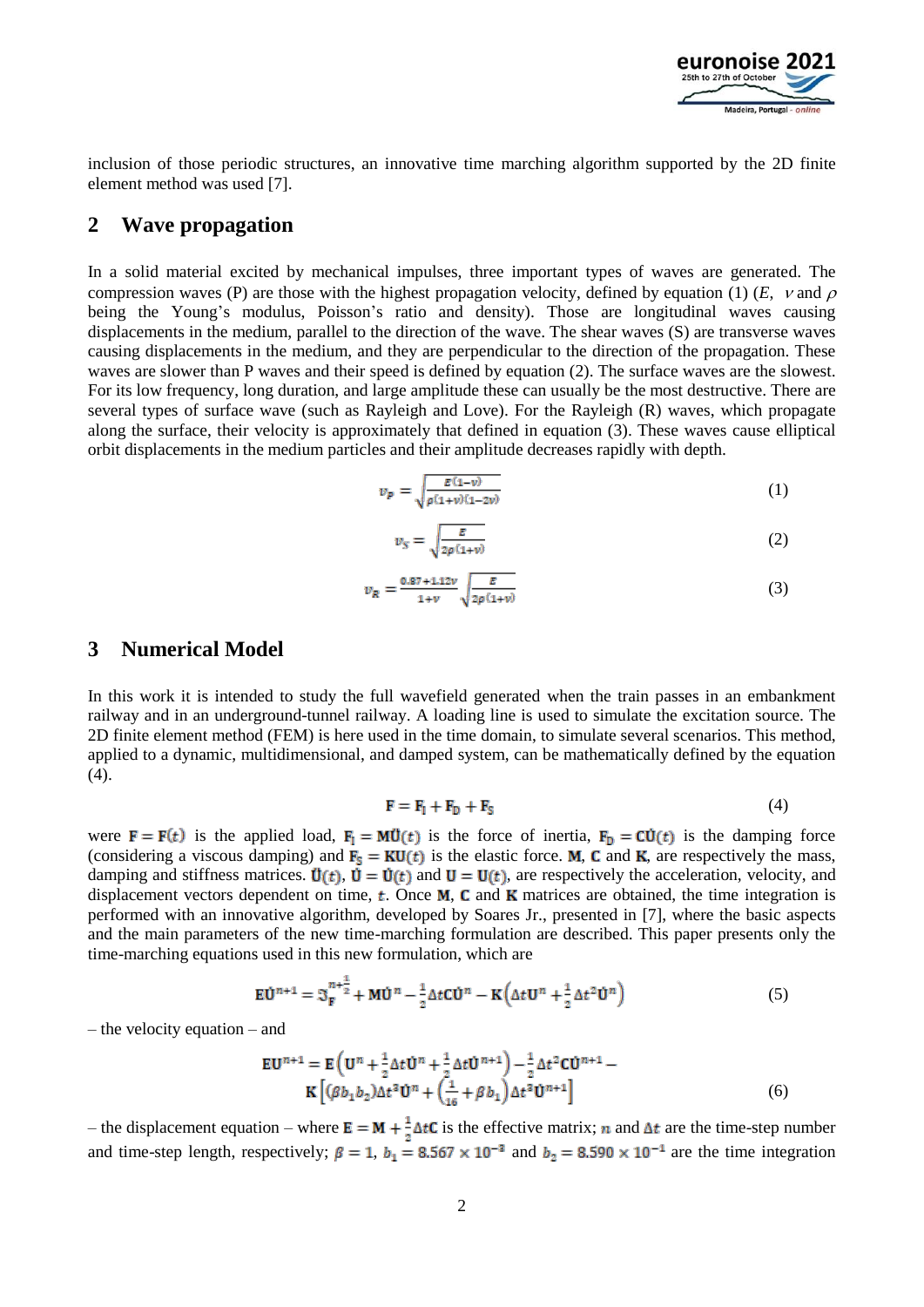

parameters of the new method;  $\mathfrak{I}_{\mathbf{F}}^{n+1/2} = \beta_1 \Delta t \mathbf{F}^n + \beta_2 \Delta t \mathbf{F}^{n+1}$ , with  $\beta_1 = \beta_2 = 1/2$ , using trapezoidal quadrature rule or  $\beta_1 = 1$  and  $\beta_2 = 0$ , extending the explicit feature of the technique to the load term (see [7] for more details).

The main features of this model, among others, are: the method is based only on single-step displacementvelocity relations; it requires no system of equations to be dealt with; it is second-order accurate. In other words, this model is very effective, being able to provide accurate analyses considering relatively large time steps (thus, also being very efficient). Moreover, since it has high stability limits, it minimizes the main drawback of explicit procedures, allowing time-steps that are usual in accurate implicit analyses, rendering good results at reduced computational costs [7].

### **4 Numerical results**

As mentioned in the Introduction, this article is following previous work of the authors. Here, an important aspect is introduced, namely the effect of the vibration source being a few metres below the ground surface in the wave propagation patterns and, in the protection, provided by mitigation devices. To evaluate the effect of such parameters on the vibrations registered at different receivers, the insertion loss was computed for several scenarios and then the results were compared with those obtained for a reference medium.

The evaluated mitigation devices correspond to trenches, buried walls, phononic crystals and combinations of buried walls with phononic crystals. [Figure 1](#page-2-0) and [Figure 2](#page-3-0) show the schematic representation of the models used for the analysis where the propagation sources can be seen, centred horizontally on top of an embankment and inside a tunnel, respectively. In these figures, the relative location of the embankment and the tunnel, the mitigation zone, and the nearest building, can be seen. Also, all measurements and relative distances of the system are defined in these figures. The material properties are defined in [Table 1](#page-3-1) and the mitigation devices that will take place, each in turn, in the mitigation zone are represented in [Figure 3](#page-3-2) and described in [Table 2.](#page-4-0) Mitigation devices are 0.6 m wide. Trenches and walls have different depths and inclusions have a square section and are placed at different depths (see [Figure 3\)](#page-3-2).

Since the propagation domain is semi-infinite, an absorbent layer was considered based on progressively increasing the material damping towards the outer limits of the model. This layer is responsible for absorbing all the energy that enters it, avoiding unwanted reflections in the system under study. An absorption layer 1.5 times the wavelength of the host medium is sufficient to absorb all the unwanted reflections. In this specific case, an absorbent layer 8 m wide is required.



<span id="page-2-0"></span>Figure 1 – Schematic representation of the embankment model used for the analysis of wave propagation.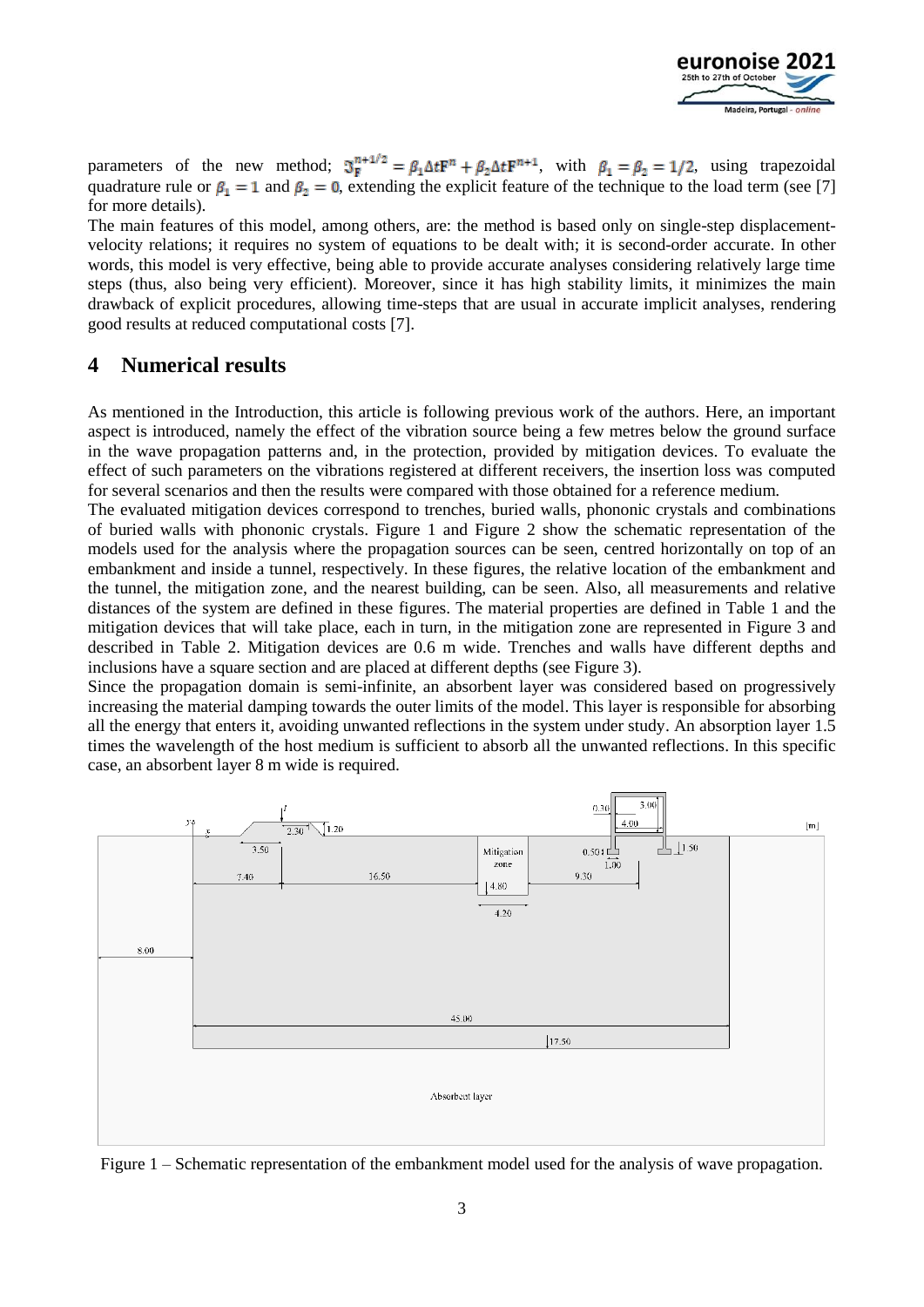



<span id="page-3-0"></span>Figure 2 – Schematic representation of the tunnel model used for wave propagation analysis.



Figure 3 – Schematic representation of the mitigation devices.

<span id="page-3-2"></span>In both models, the system is excited by a Ricker pulse generated by a source located 7.40 m right of the system origin (see [Figure 1](#page-2-0) and [Figure 2\)](#page-3-0) and the evaluation is carried out by analysing the vibrations recorded in three groups of receivers placed in strategic positions (see [Figure 4\)](#page-4-1): (1) on the ground surface just before the building, (2) on the base of the building and (3) on the top of the building.

<span id="page-3-1"></span>

|                                   | <b>Density</b>       | Poisson's | Young's              | <b>Wave velocities [m/s]</b> |      |      |
|-----------------------------------|----------------------|-----------|----------------------|------------------------------|------|------|
| <b>Material</b>                   | [kg/m <sup>3</sup> ] | ratio     | modulus [Pa]         | P                            |      |      |
| Host medium                       | 1700                 | 0.33      | $115.76\times10^{6}$ | 318                          | 160  | 149  |
| Tunnel concrete                   | 2500                 | 0.20      | $35\times10^9$       | 3944                         | 2415 | 2202 |
| Building concrete                 | 2500                 | 0.20      | $31\times10^9$       | 3712                         | 2273 | 2072 |
| Buried mitigation devices (poor)  | 2100                 | 0.25      | $2.7 \times 10^{9}$  | 1242                         | 717  | 660  |
| Buried mitigation devices (stiff) | 2400                 | 0.20      | $27\times10^9$       | 3536                         | 2165 | 1974 |

Table 1 – Material properties.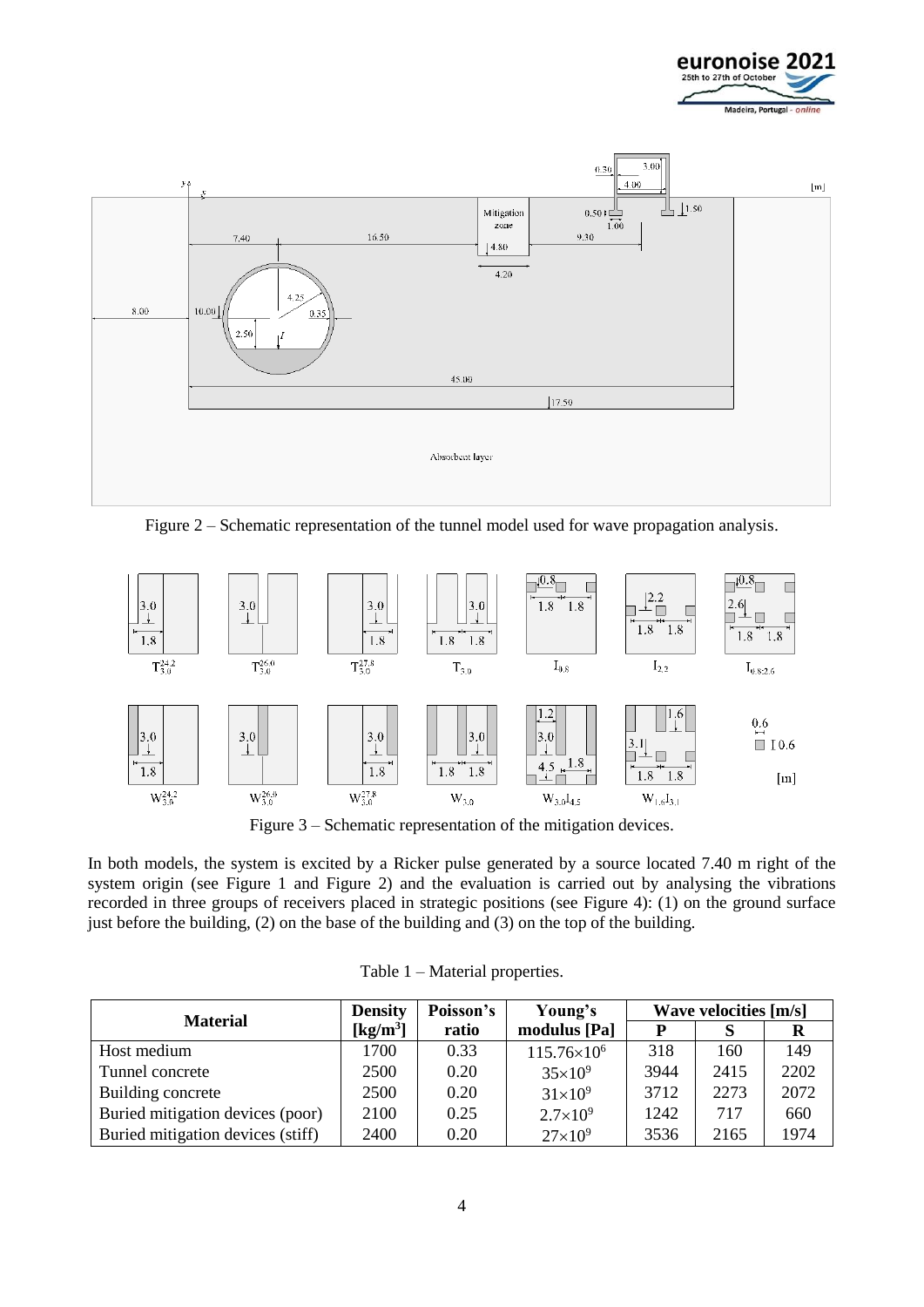

<span id="page-4-0"></span>

| Reference                                                                                                                                 | <b>Description</b>                                                                              |
|-------------------------------------------------------------------------------------------------------------------------------------------|-------------------------------------------------------------------------------------------------|
| $\frac{\mathrm{T}_{3.0}^{24.2}}{\mathrm{T}_{3.0}^{26.0}} \ \mathrm{T}_{3.0}^{27.8}}$                                                      | Trench at position $x=24.2$ m with a depth of 3.0 m.                                            |
|                                                                                                                                           | Trench at position $x=26.0$ m with a depth of 3.0 m.                                            |
|                                                                                                                                           | Trench at position $x=27.8$ m with a depth of 3.0 m.                                            |
| $\overset{\text{T}_3}{W} \overset{124.2}{W} \overset{\text{3.0}}{W} \overset{26.0}{W} \overset{\text{3.0}}{W} \overset{\text{27.8}}{3.0}$ | Group of 3 trenches centred at $x=26.0$ m with a depth of 3.0 m.                                |
|                                                                                                                                           | Wall at position $x=24.2$ m with a depth of 3.0 m.                                              |
|                                                                                                                                           | Wall at position $x=26.0$ m with a depth of 3.0 m.                                              |
|                                                                                                                                           | Wall at position $x=27.8$ m with a depth of 3.0 m.                                              |
| $W_{3,0}$                                                                                                                                 | Group of 3 walls centred at $x=26.0$ m with a depth of 3.0 m.                                   |
| $W_{3.0}I_{4.5}$                                                                                                                          | Group of 3 walls and 3 inclusions centred at $x=26.0$ m with a depth of 3.0 m and 4.5 m,        |
|                                                                                                                                           | respectively.                                                                                   |
| $W_{1,6}I_{3,1}$                                                                                                                          | Group of 3 walls and 3 inclusions centred at $x=26.0$ m with a depth of 1.6 m and 3.1 m,        |
|                                                                                                                                           | respectively.                                                                                   |
| $I_{0.8}$                                                                                                                                 | Group of 3 inclusions, horizontally distributed, centred at $x=26.0$ m with a depth of 0.8 m.   |
| $I_{2,2}$                                                                                                                                 | Group of 3 inclusions, horizontally distributed, centred at $x=26.0$ m with a depth of 2.2 m.   |
| $I_{0.8;2.6}$                                                                                                                             | 2 groups of 3 inclusions, horizontally distributed, centred at $x=26.0$ m with a depth of 0.8 m |
|                                                                                                                                           | and 2.6, respectively.                                                                          |

Table 2 – Description of mitigation devices.



Figure 4 – Location of receivers.

<span id="page-4-1"></span>Numerical simulations were performed using a 2D FEM in the time domain, formulated with an average of 87 566 triangular elements, whose longest edge is 0.31 m, fitting 8 elements per wavelength. This mesh was obtained from the Gmsh program (version 4.8.4). The time marching algorithm described above was developed by Soares Jr. [7] and is adopted to render the numerical process more efficient. A damping factor equal to 1% and a propagating Ricker pulse with a central frequency of 60 Hz were considered.

Before making a deeper analysis, the average vertical vibration levels detected in the different sets of receivers, defined in [Figure 4,](#page-4-1) for each model (embankment railway and the underground tunnel railway) are shown in [Figure 5.](#page-5-0) This figure also shows the reference vertical vibration level considering the load applied to the soil surface (solid black line). [Figure 4](#page-4-1) (a) shows the average levels for the receivers  $R_{[1]}$ , Figure 4 (b) shows the average levels for the receivers  $R_{[2]}$ , and Figure 4 (c) shows the average levels for the receivers R[3]. In general, the registered levels are lower than the reference levels and the levels originating in the tunnel are always lower. However, in the embankment railway model, the levels recorded in the receivers before the building are found to be higher than the reference levels.

An analysis of the results by type of mitigation device is presented here, comparing the two models: the embankment railway and the underground tunnel railway. To evaluate the effect of the presence of mitigation devices in the vibrations registered in the previously mentioned receivers, the reduction is computed in terms of insertion loss, *IL*, which is defined as the difference between the vibration levels obtained in the presence of mitigation devices (*L*1) and the displacement vibration levels obtained without those devices (*L*0). This is given in dB by the following equation 7: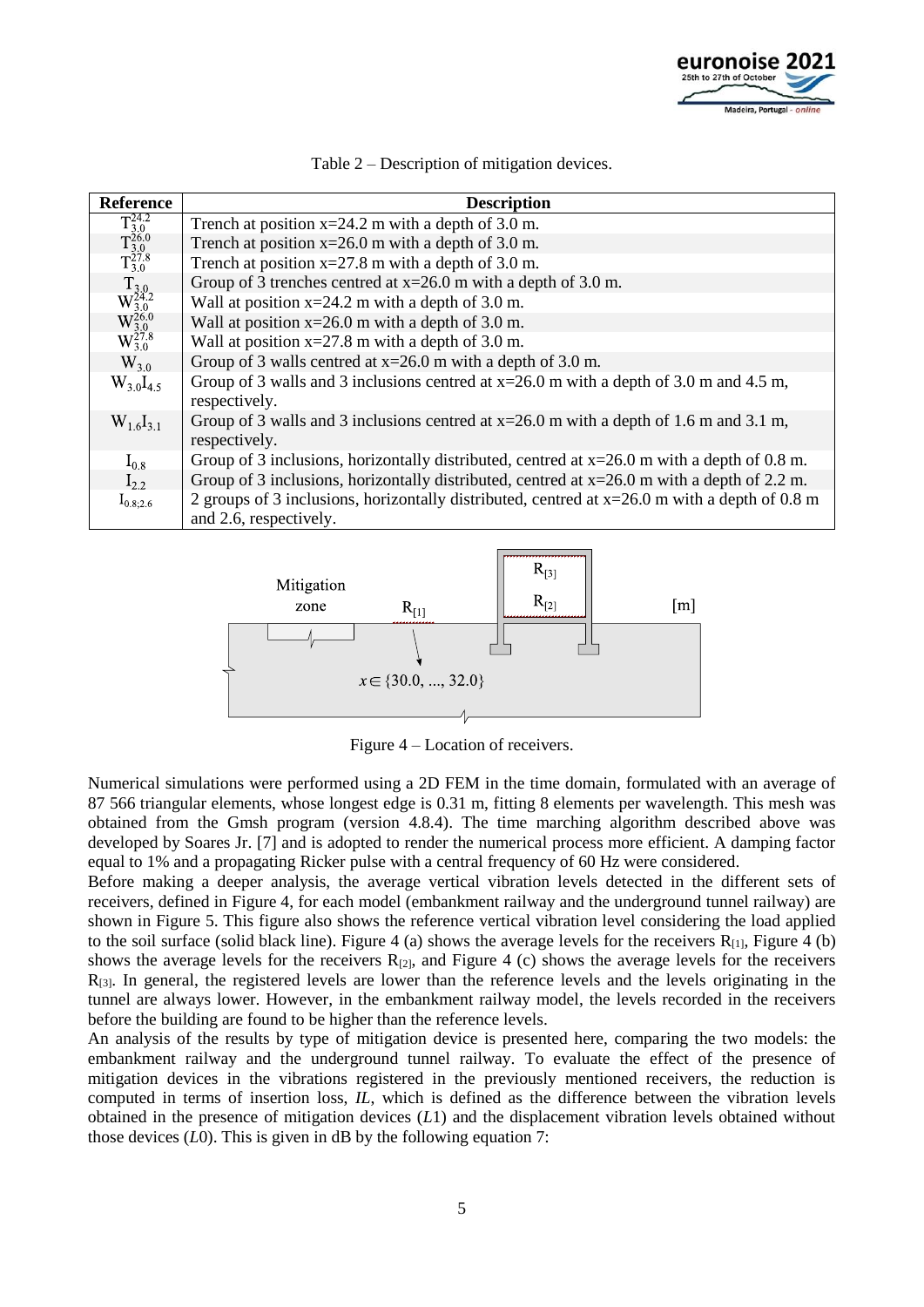

$$
IL = L0 - L1 = 20 \log|u_0| - 20 \log|u_1| \tag{7}
$$

where  $u_i$  are the vertical displacements amplitude. According to equation 7, positive values correspond to a reduction of the displacement vibration levels in the presence of mitigation devices and negative values of the insertion loss stand for losing protective solutions efficiency.



<span id="page-5-0"></span>Figure 5 – Average of vertical vibration levels on different sets of receivers: (a)  $R_{[1]}$ , (b)  $R_{[2]}$  and (c)  $R_{[3]}$ .

Starting by analysing the sets of phononic crystals, (see [Figure 6\)](#page-6-0) it is verified their low attenuation up to the central frequency of 60 Hz. The first important observation is that in the case of the embankment model – see [Figure 6](#page-6-0) (a) –, there is an attenuation peak around 90 Hz. This frequency range seems to match what is usually considered as the band gap frequency (*f*) in sonic crystals  $(f = c/2d)$  which should occur in this case around 88 Hz, if P waves are considered, propagating in the host soil with an approximate velocity of  $v_p = c$  $=$  318 m/s, and considering that the inclusions are equally spaced of  $d = 1.8$  m. Performing the same calculation for S and R waves, frequencies of 44 Hz and 41 Hz are obtained, respectively. In the same figure, a less pronounced attenuation around these frequencies is also seen. Still in the case of the embankment model, it appears that the inclusion group  $I_{2,2}$  has no effect. However, there are attenuation peaks, although slight, in those frequency bands previously defined as band gap. This group is at a depth of 2.2 m, very close to the wavelength of waves S ( $\lambda = 2.6$  m) and R ( $\lambda = 2.5$  m). On the other hand, P waves ( $\lambda = 5.3$  m) perform 3.5 cycles when they reach the centre of the inclusion group and, therefore, these also propagate above or below the phononic crystal. That is, this phononic crystal, due to its location and geometry, does not interfere with the wave path. Therefore, in this model, the further up the inclusions are positioned, the more efficient the mitigation device. In the case of the tunnel model, in  $R_{[1]}$  receivers – see [Figure 6](#page-6-0) (b.1) –, there is a relative optimization of groups  $I_{2,2}$  and  $I_{0.8,2.6}$  for the central frequencies above 70 Hz. The group  $I_{0.8,2.6}$  has an attenuation loss around 90 Hz. At this frequency, Bragg interference should be felt. However, the phononic crystal is located outside the trajectory of the waves originating at the bottom of the tunnel that propagate to the receivers, therefore, they do not interfere with the path of these waves. Unlike the embankment model, in this model, the mitigation devices should be placed lower to have a better performance.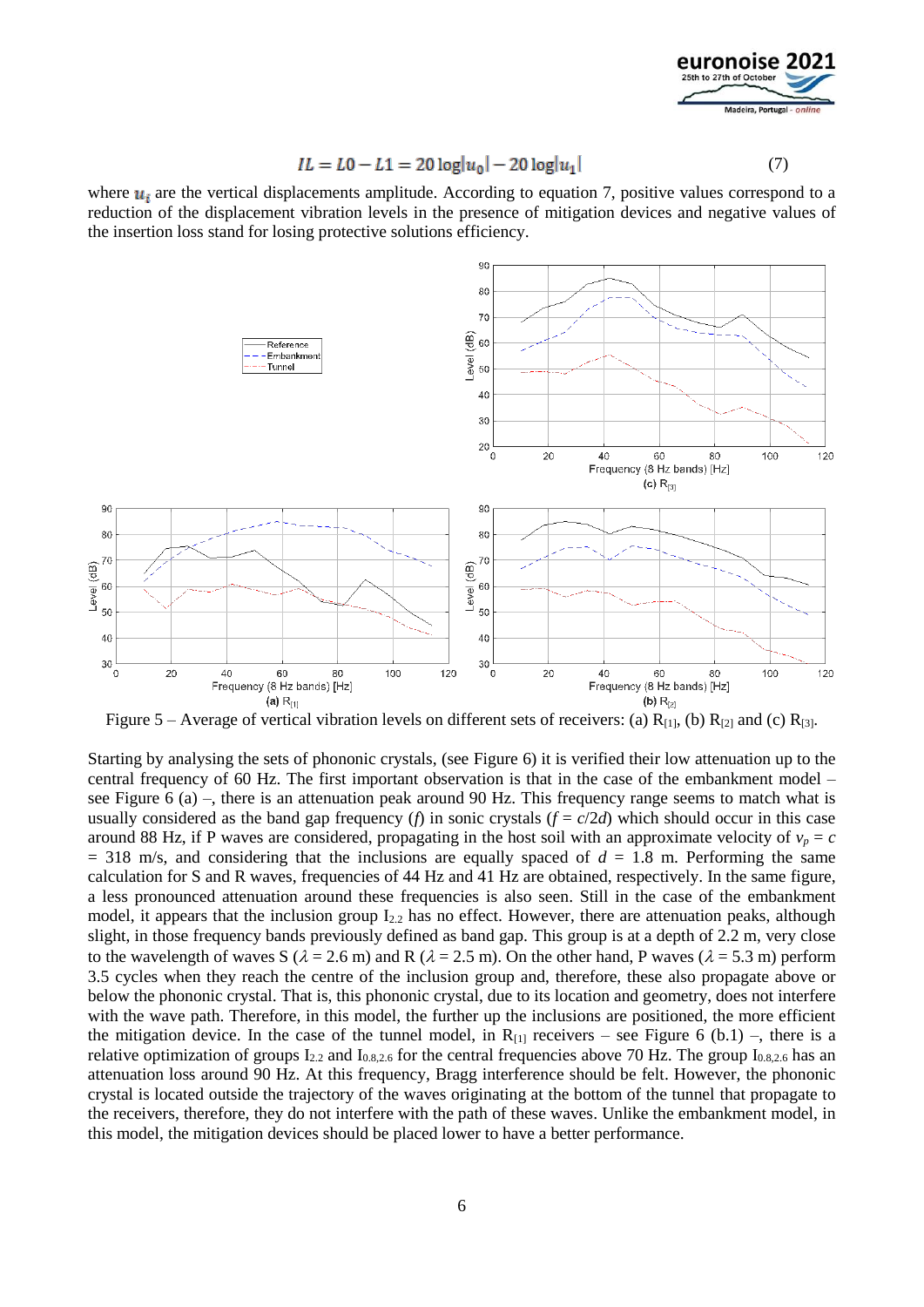



<span id="page-6-0"></span>Figure 6 – Average insertion loss of inclusion groups in receivers groups (1)  $R_{[1]}$ , (2)  $R_{[2]}$  and (3)  $R_{[3]}$ .whose propagation source is located in (a) embankment and (b) tunnel.

Buried walls have an increasing efficiency over frequency in the embankment model – see [Figure 7](#page-7-0) (a). As expected, the set of 3 walls, W3.0, stands out. This is because the buried walls, which extend from the ground surface to a certain depth, are an excellent barrier to surface waves. In the tunnel model, due to its geometry, the strongest waves originating at the base of the tunnel propagate under and to the right of the mitigating devices and move upwards in the building location. This is the main reason why mitigating devices have no effect or have a negative effect on building protection – see [Figure 7](#page-7-0) (b). From [Figure 7](#page-7-0) (b.2) this conclusion can be drawn, since the single wall positioned farthest to the right,  $W_{3.0}^{27.8}$ , produces more attenuation than the others single walls.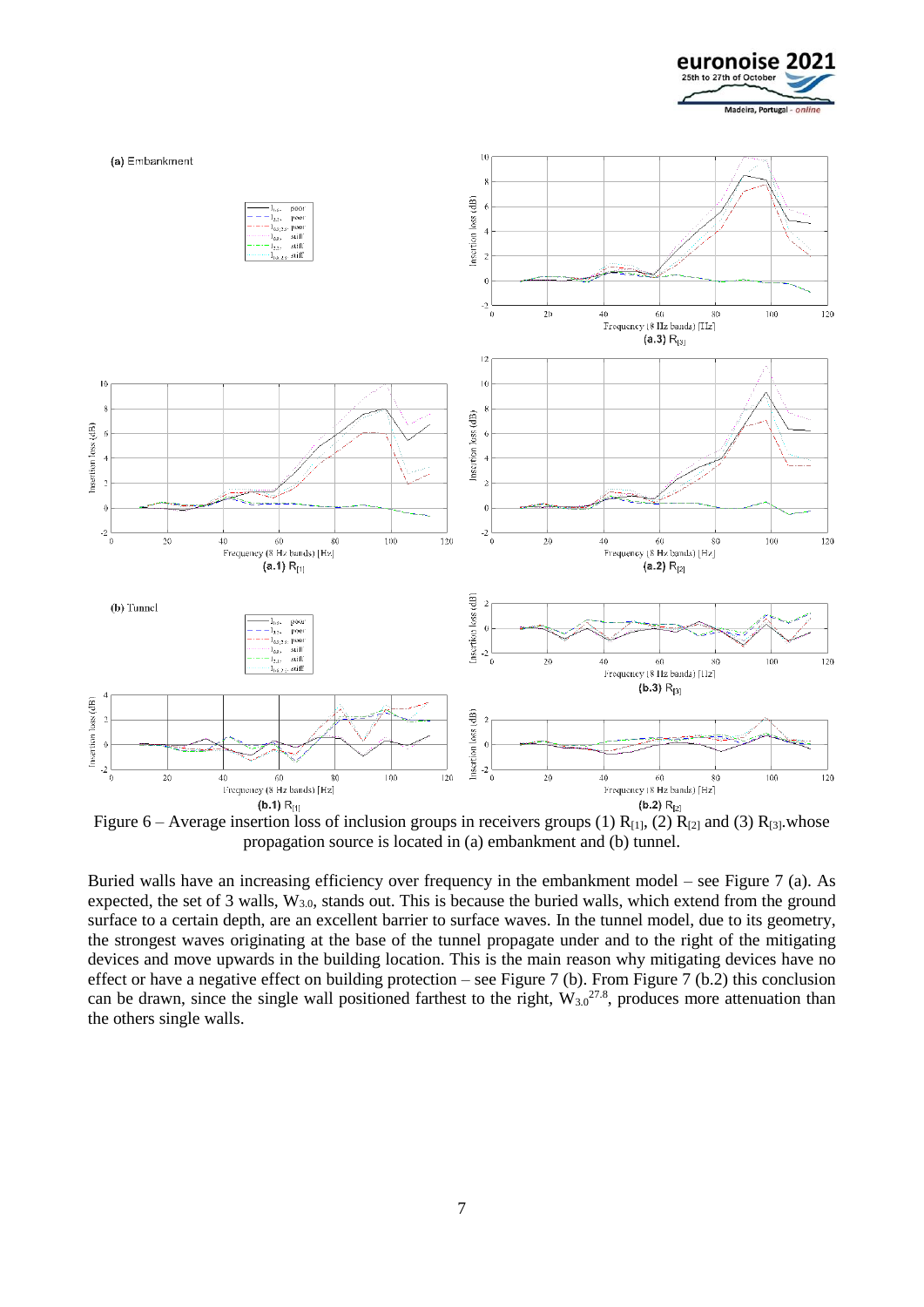



<span id="page-7-0"></span>Figure 7 – Average insertion loss of buried walls in receivers groups (1)  $R_{11}$ , (2)  $R_{12}$  and (3)  $R_{13}$ .whose propagation source is located in (a) embankment and (b) tunnel.

The grouping of buried walls and inclusions (see [Figure 8\)](#page-8-0) achieves greater efficiency when this type of mitigating device is compared to just buried walls. Generally, in the case of embankment model – see [Figure](#page-8-0)  [8](#page-8-0) (a), the stiffer mitigating devices have better performance, while in the case of the tunnel model – see [Figure 8](#page-8-0) (b), it is the depth of the mitigating devices that has better efficiency. Also, in the case of the tunnel model, there is an increase in efficiency from the central frequency of 60 Hz and, it is always positive.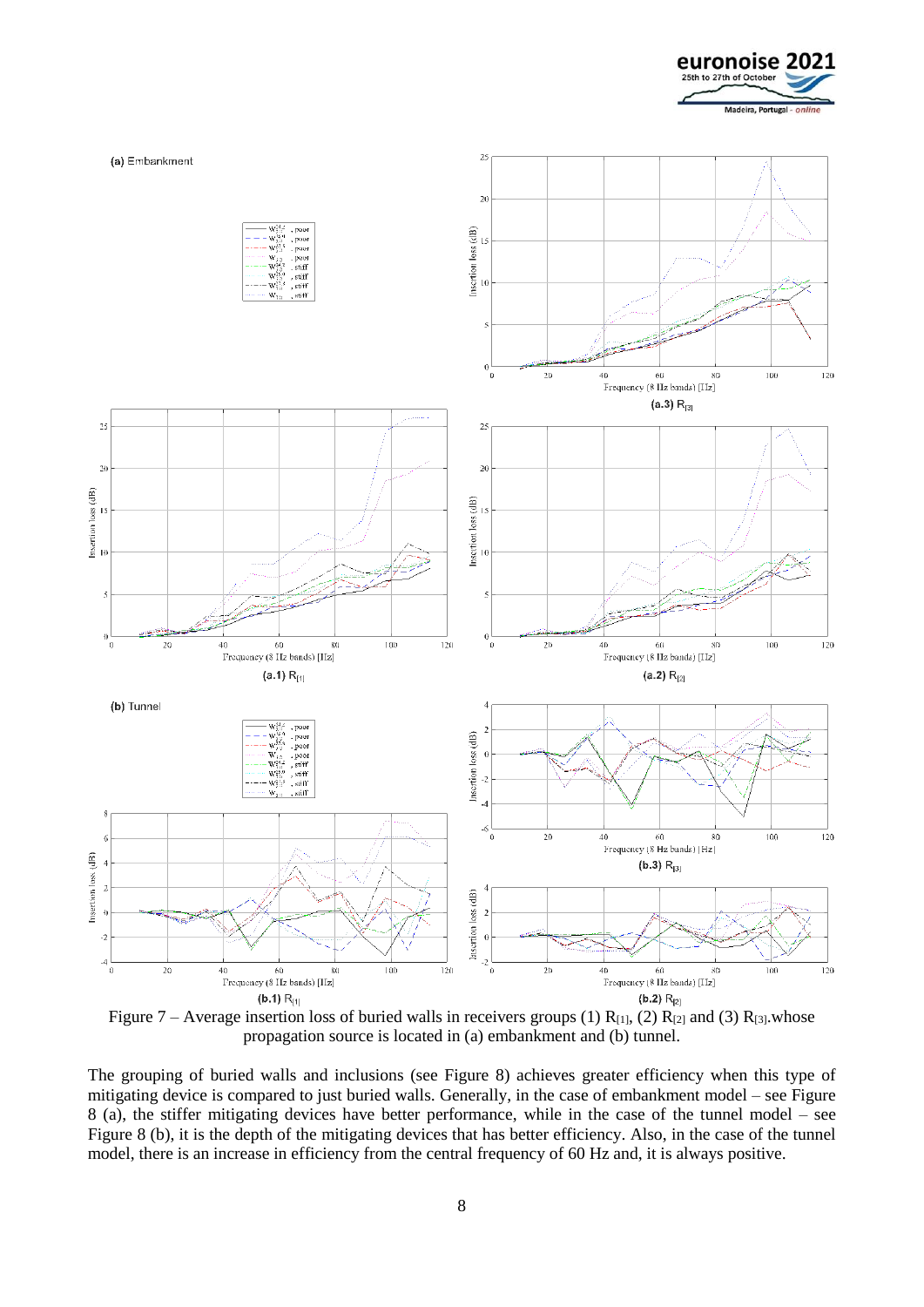



<span id="page-8-0"></span>Figure 8 – Average insertion loss of buried walls and inclusions groups in receivers groups (1)  $R_{[1]}$ , (2)  $R_{[2]}$ and (3)  $R_{[3]}$ , whose propagation source is located in (a) embankment and (b) tunnel.

Finally, the trenches, in the case of the embankment model – see Figure 9 (a), have a marked increase in efficiency up to the central frequency of 60 Hz and then, generally, lose some efficiency and stabilize. In building receivers – see Figure 9 (a.2) and (a.3), the loss is relatively high between the central frequencies of 75 Hz and 100 Hz in all trench models. In the tunnel model – see Figure 9 (b), similarly to the other mitigation devices, the efficiency is not relevant when compared to the embankment model.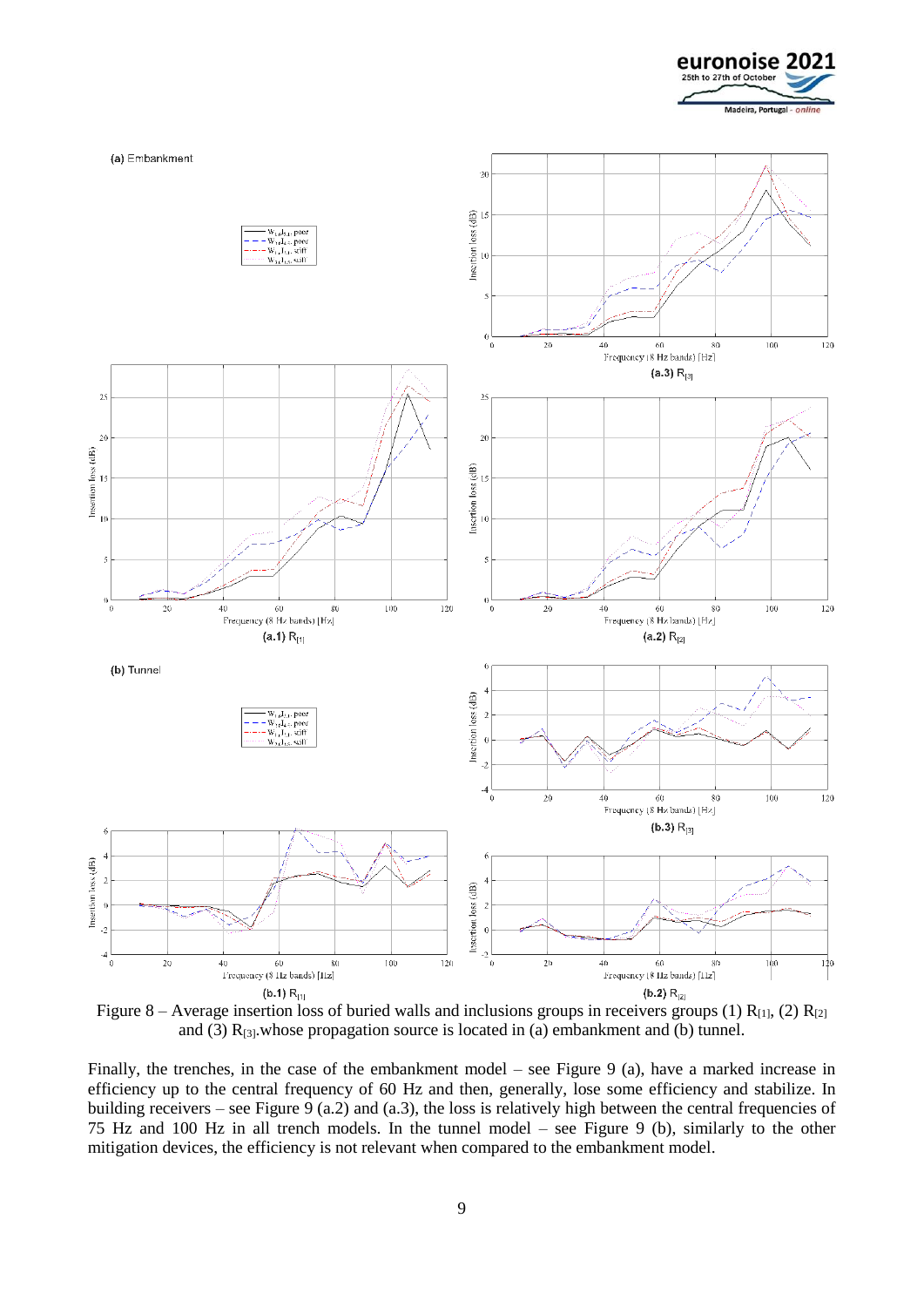